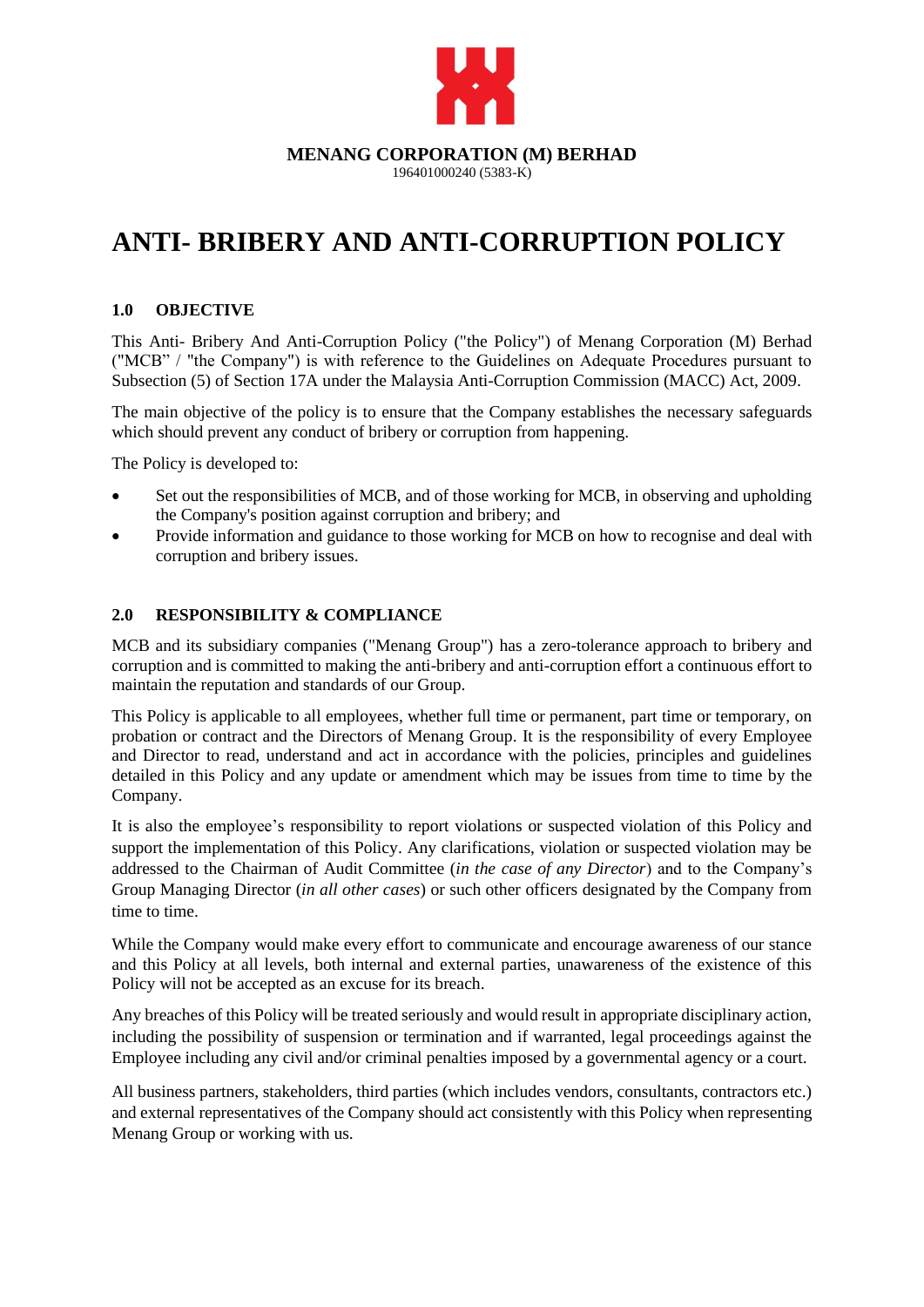#### **3.0 AMENDMENTS TO THE CODE**

The Company reserves the right to amend, delete or augment any provisions in this Policy as and when it deems necessary to ensure its adequacy in implementation and enforcements. Employees will be informed of any updates or amendments accordingly.

## **4.0 ANTI- BRIBERY AND ANTI-CORRUPTION POLICY**

4.1 The Malaysian Anti-Corruption Commission in its official portal [\(www.sprm.gov.my\)](http://www.sprm.gov.my/) describe "corruption" as an act of giving or receiving of any gratification or reward in the form of cash or in-kind of high value for performing a task in relation to his/her job function or activity.

The MACC Act stipulates four (4) main offences, being:-

- Soliciting / Receiving Gratification (Bribe) *Sections 16 & 17(a)*
- Offering / Giving Gratification (Bribe) *Section 17(b)*
- Intending to Deceive (False Claim) *Section 18*
- Using Office or Position for Gratification (Bribe and/or Abuse of Power / Position) *Section 23*

The Malaysia Anti-Corruption Commission (Amendment) Act 2018, which is enforced on 1 June 2020 introduces two (2) more offences, it being:

- Offering / Giving Gratification by commercial organization (Corporate Liability) Section 17A
- Deemed Parallel Personal Liability for Senior Personnel (Personal Liability) Section 17A(3)
- 4.2 This Policy prohibits all forms of bribery and corruption practices, making no distinction between whether they are being made to persons in the public or private sectors. Employees are prohibited from offering, giving, solicit or accept bribes in order to achieve business or personal advantages for themselves or others or engage in any transaction that contravene any applicable anti-bribery or anti-corruption laws.

Employees shall be cognisant of the fact that bribes may be in any form, monetary or otherwise including but are not limited to unauthorized remuneration such as referral fee, commission or other similar compensation, material goods, services, gifts, business amenities, premiums or discounts of an inappropriate value or of an unreasonable level or that are not generally offered to others or that are prohibited by law or may reasonably be viewed as having crossed the boundaries of ethical and lawful business practice.

Prior to giving or accepting any business amenity or other gifts (in whatever form or value), employees shall assess the appropriateness of their actions by assessing if the action could influence or could reasonably give the appearance of influencing the business relationship with the Company.

Menang Group shall conduct periodic checks and risk assessments to identify the bribery and corruption risks affecting the business and assess effectiveness of controls in prevention of such risks in line with Section 17(A) under the Malaysia Anti-Corruption Commission Act, 2018.

4.3 No employee will suffer demotion, penalty or other adverse consequences in retaliation for refusing to pay or receive bribes or participate in other illicit behaviour.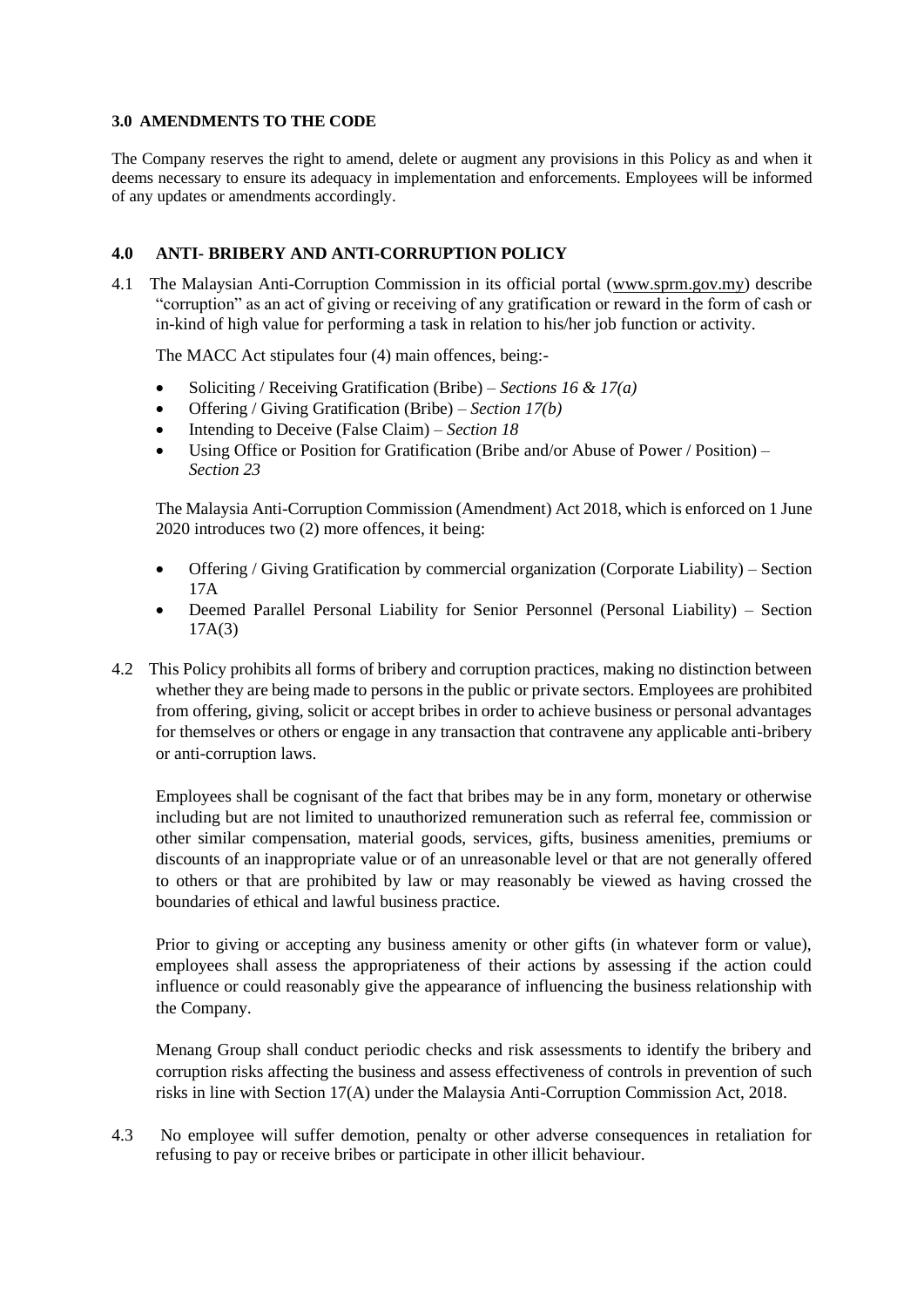# **5.0 GIFTS**

Menang Group recognises that exchange of gifts is a delicate matter where, in certain cultures or situations, gift giving is customary, a tradition or a legitimate contribution to good business relationships and etiquette.

## **5.1** *Providing Gifts*

- (a) "Corporate Gift" would bear the Company's name and logo and are of nominal / appropriate value. "Festive or ceremonial gifts" are traditional treats or gifts customary to the festive occasion such as oranges and dates.
- (b) Corporate gifts, festive or ceremonial gifts may be given to business partners or other parties provided it fulfils all of the following conditions:
	- (i) *Made for the right reason* it should be clearly given as an act of appreciation or common courtesy associated with festive seasons or other ceremonial occasions;
	- (ii) *No Obligation* it must not be used to cause or induce the receiver to improperly or illegally influence any business action or inaction or cause others to perceive an improper influence;
	- (iii) *No Expectation* there must not be any expectation of any favour or improper advantages from the receiver;
	- (iv) *Made Openly* if made secretly and undocumented then the purpose will be open to question;
	- (v) *Reasonable Value* the type of gift and its value must commensurate with the occasion and in accordance with general business practice;
	- (vi) *Legal* it complies with applicable laws; and
	- (vii) *In Compliance and Documented* the giving of such gifts must adhere to the procedures and limits set by the Company and the expense must be approved.

#### **5.2** *Accepting Gifts*

- (a) The following rules and guidelines shall be observed when receiving any gifts:
	- i. The acceptance of the gift shall never influence or appear to influence any business decision or gain an unfair advantage.
	- ii. The acceptance of the gift should not be in connection with contractual negotiations, tender awards or similar situations.
	- iii. Our employee must not directly or indirectly solicit for gifts from any party for themselves or for or on behalf of Menang Group
	- iv. If in doubt about the acceptability, employee may seek guidance from their respective Superiors or the gift must be refused.
- (b) Employees must record any gift received, irrespective of value, at the Gift Registry (at Human Resources Department) within five (5) working days of receipt. Company approval must be obtained before acceptance of said gift in accordance with the procedures and limits set by the Company.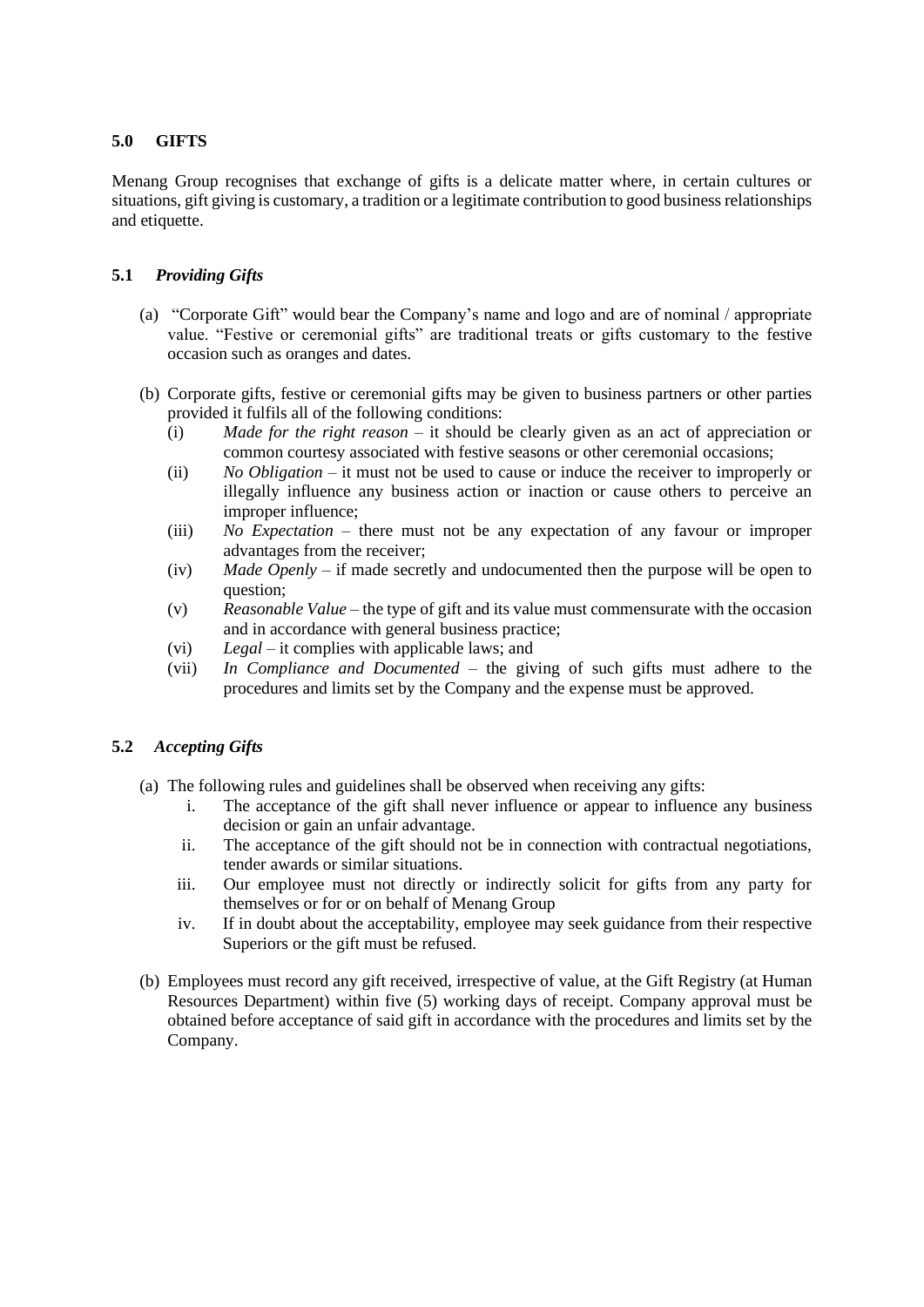#### **6.0 ENTERTAINMENT**

It is a common practice within the business environment to provide and accept entertainment in the normal course of business as a legitimate way to network and build good business relationships. Menang Group recognizes the need to provide and accept reasonable and proportionate entertainment under appropriate circumstances. However, employees must act in accordance with the procedures and limits set by the Company at all times and always exercise the proper care and good judgement to protect the reputation and integrity of Menang Group.

#### **6.1 Providing Entertainment**

- (a) Authorized employees may provide appropriate and proportionate entertainment within their scope of work following the procedures and limits set by the Company.
- (b) Whilst the act of hospitality through entertainment is a central part of business etiquette, it may create a negative perception if observed or known by others despite selfless motives behind the entertainment provided. Our employee must always bear in mind that perception is more important than facts and therefore our employee is expected to always exercise proper care and good judgement when providing entertainment to external parties, especially when it involves public officials.
- (c) Our employee must not directly or indirectly provide or offer to provide entertainment with a view to cause undue influence or in exchange for favours or advantages. Such acts are considered corruption.

#### **6.2 Accepting Entertainment**

- (a) In the course of their daily business, it is important for our employee to exercise proper care and good judgement before accepting entertainment offered or provided by business partners or other external parties. This is to safeguard Menang Group's reputation and avoid allegations of impropriety or undue influence or worse, corruption.
- (b) Our employee must at all times conduct themselves with integrity in relation to accepting entertainment from any party. Our employee or any of their family members must not accept entertainment in exchange for an exercise or non-exercise of their job function or activity.

#### **7.0 DONATIONS AND SPONSORSHIPS**

#### **7.1 Prohibition of Donation / Contribution to Political Parties or Individual Politicians**

Our employee must not make donation or funding or any kind to political parties or individual politicians towards political campaigns or initiatives for or on behalf of Menang Group. Any request for political donation or contribution must be pre-approved by the Board of Directors of MCB and no political contribution may be made unless Menang Group has received a satisfactory opinion from qualified local counsel as to its legality under applicable laws.

Our employee must obtain approval from the Company before participating in any political activities in their personal capacity with their own money and at their own time and to make it clear that their individual political views and actions are personal and not reflective or representative of Menang Group. Menang Group will not reimburse any personal political contributions.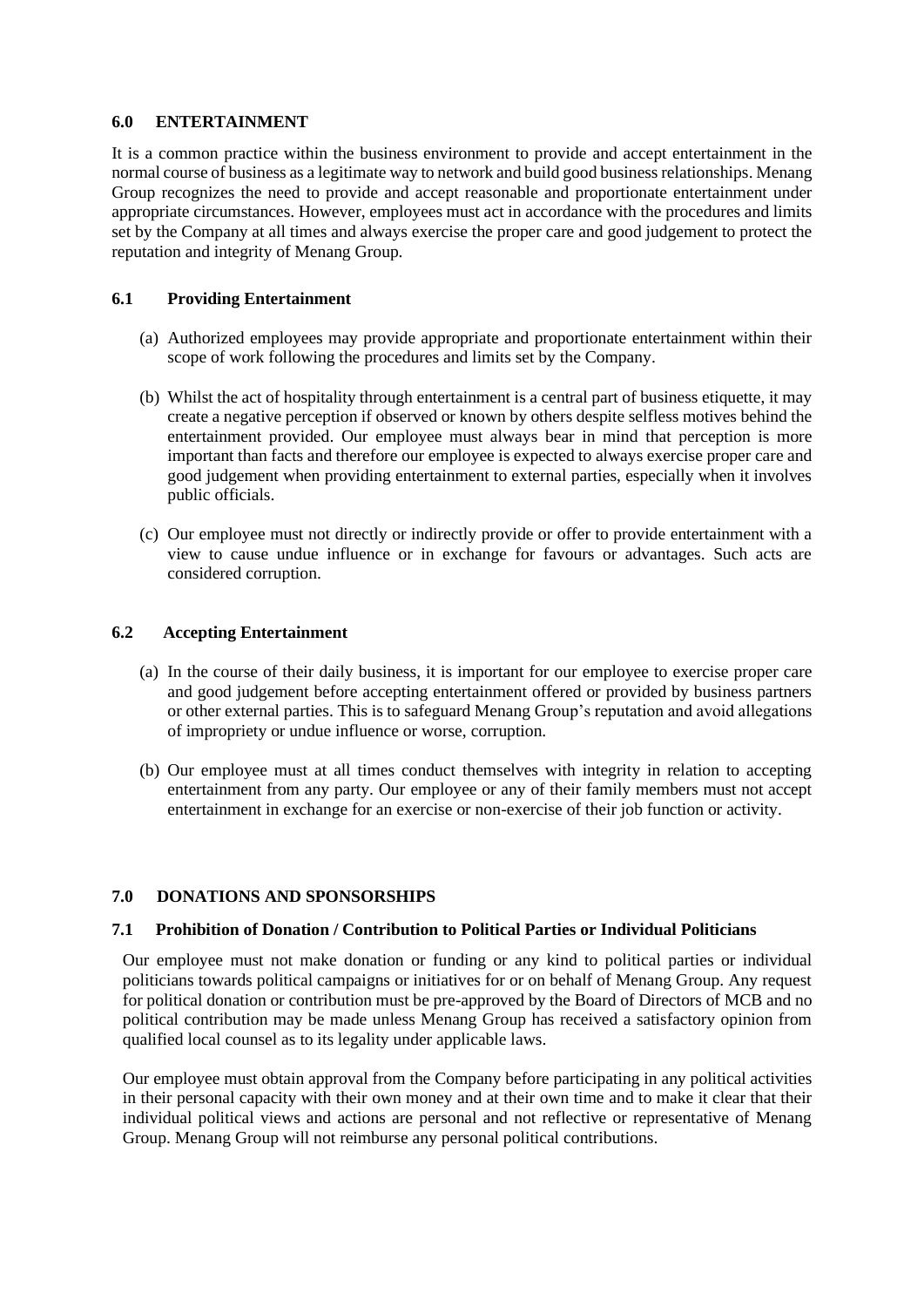#### **7.2 Charitable or Educational Donations and Sponsorships**

Menang Group may provide charitable or educational donations and public welfare sponsorships if they are ethical and legal under applicable laws and in accordance with the procedures and limits set by the Company at all times.

Our employee must never use donations or sponsorships to obtain business or advantage or any kind or unduly influence the outcome of a business decision or cause others to perceive it as such. The use of donations or sponsorships in this manner is strictly prohibited under this Policy.

#### **8.0 FACILITATION PAYMENTS**

- 8.1 Facilitation payments are form of payments made personally to an individual in control of a process or decision to secure or expedite the performance of a routine or administrative duty or function (e.g. influencing the timing of process or issuing of permits). In Malaysia, facilitation payment is illegal and is seen as a form of corruption, therefore, it is strictly prohibited under this Policy.
- 8.2 Our employee must not directly or indirectly offer, promise or give any form of facilitation payment to any public officials for any purposes.
- 8.3 There may be occasion where you are forced to make facilitation payments in order to protect your life, limb or liberty. In such occasion, you must immediately report the incident to Group Managing Director for the necessary action to be taken.

# **9.0 DEALING WITH GOVERNMENTS AND PUBLIC OFFICIALS**

- 9.1 Our employee must comply with all laws, conduct themselves with integrity and apply the highest ethical standards whenever they deal or otherwise engage with governments, government agencies, regulatory bodies, statutory bodies (whether local or foreign) and any of its officials.
- 9.2 Our employee must not directly or indirectly exert, to attempt to exert, any improper or illegal influence on public officials.
- 9.3 If any information is required by any government, government agencies, regulatory bodies, statutory bodies (whether local or foreign), our employee must always obtain approval from the Company before responding to such requests and ensure that all information provided is in good faith, truthful and accurate.
- 9.4 Any improper or secret payments or transfer of items of any value (including facilitation payments) to public officials is strictly prohibited. If employee have any doubts on whether such payments may constitute an improper, secret and/or facilitation payments, they may consult with their Superior or reject it.